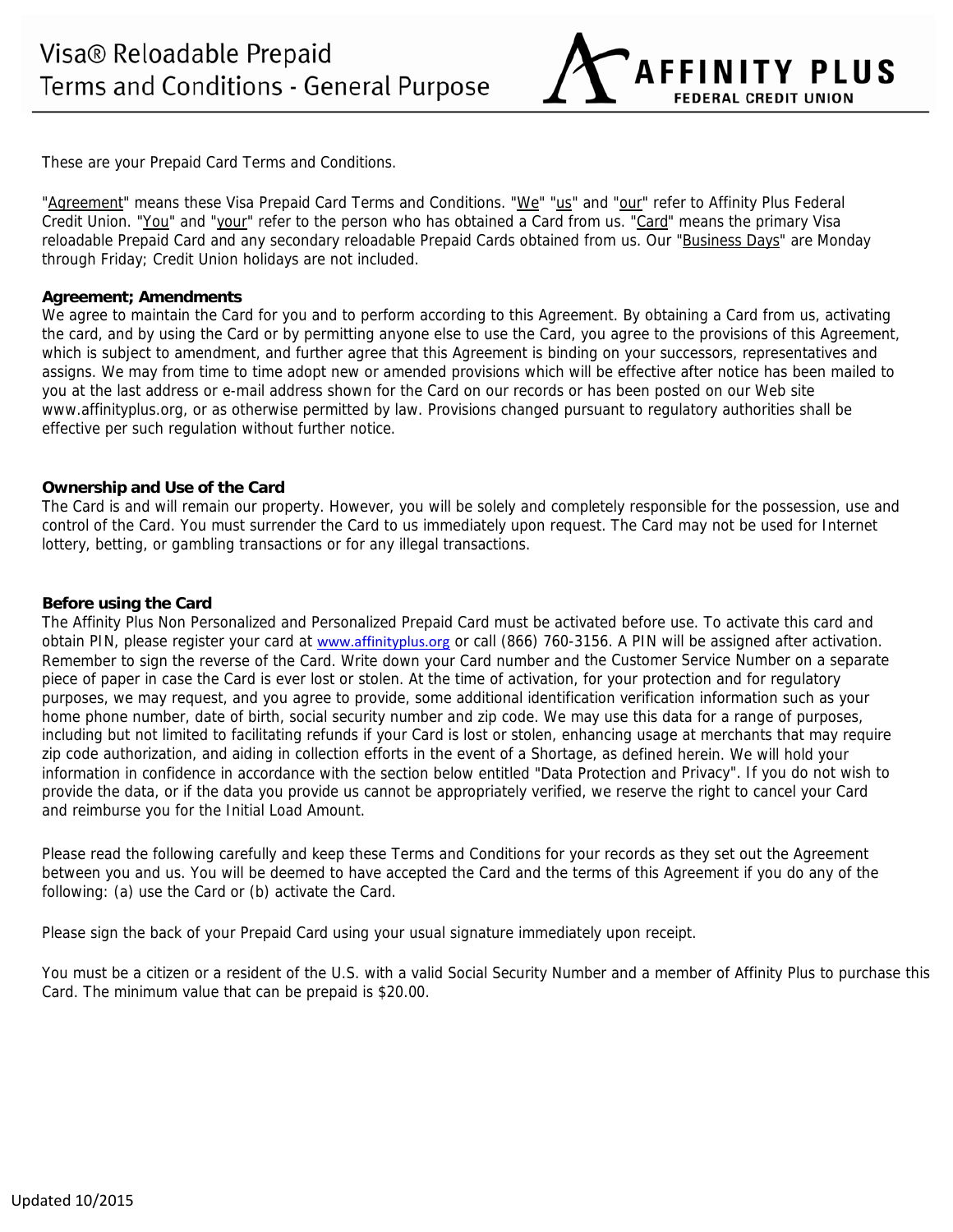

# **Using Your Card**

The VISA Prepaid Card is a reloadable stored-value card. It is neither a credit card, nor a NCUA insured deposit account. This card is issued by Affinity Plus Federal Credit Union; pursuant to a license from Visa U.S.A, Inc. your Card allows you to access your prepaid funds at ATMs, which display the Visa brand. You may also use your card at merchants who accept VISA debit cards worldwide. The card may not be used at some merchants including non-financial money exchange establishments and gambling establishments.

The maximum value credited to the Prepaid Card on issue is limited to \$5,000.00, and no more than \$5,000.00 can be available for use on the Card at any one time.

Activate your Card by calling toll-free, (866) 760-3156 or visit us online at www.affinityplus.org. You will be required, for validation purposes, to provide personal information. During activation you will be given a Personal Identification Number (PIN). You may also select your own PIN. You will need your PIN to access cash from ATMs and to use at Interlink merchants. Be sure to choose a PIN with a number that, while easy for you to remember, may be difficult for someone else to guess. You may use your Card after activation.

The Card is non-transferable. The person who purchases the Card is the only person authorized to use the Card. Please do not give your Card to anyone else to use.

You may request four additional Cards when you order your Card for any user you authorize which will have to be separately activated and which can be used in the same way as the Card at ATMs and merchants that accept VISA debit cards. You are responsible for all authorized transactions made with this additional Card. Only the purchaser can load funds to the account.

You may only use the Card when there is a balance available on the Card and only up to the amount left on the Card and any transaction fee due. All use at an ATM or for purchases will be deducted from your Card, including any transaction fees. Any transaction made that exceeds the available balance will be declined.

Some Interlink and VISA merchants may, subject to limits, allow you to use your Card for cash-back on purchases and cash may be advanced at a Visa affiliated financial institution.

When you use your Card at an automated gas station pump it may require a minimum of \$75.00 available credit on the Card to enable gas to be dispensed (It may take up to 24 hours before any unused amount is available to spend due to the way in which the transactions are processed). If your available balance is less than this, please pay the attendant in the gas station.

If you use the Card to make a telephone call this can require of minimum credit of \$50.00

If you use your Card to purchase meals or drinks many restaurants and bars factor a tip into the price of up to 20% when pre-authorizing Card purchases but you will only be debited with the actual amount you spend. Hotels and cruise liners operate a similar policy, usually 15%.

Should you use your Card to pre-authorize a hotel reservation any amount requested in a pre-authorization will not be available to you to spend using the Card, although you will only be finally debited with the actual amount you spend. If three days elapse without you authorizing an amount any pre-authorization will be cancelled and this will be available to you.

Automobile rental businesses likewise add 15% to the rental to allow for any additional expenses and mail order companies often add a similar amount for potential shipping costs although the amount finally debited will be as the final bill.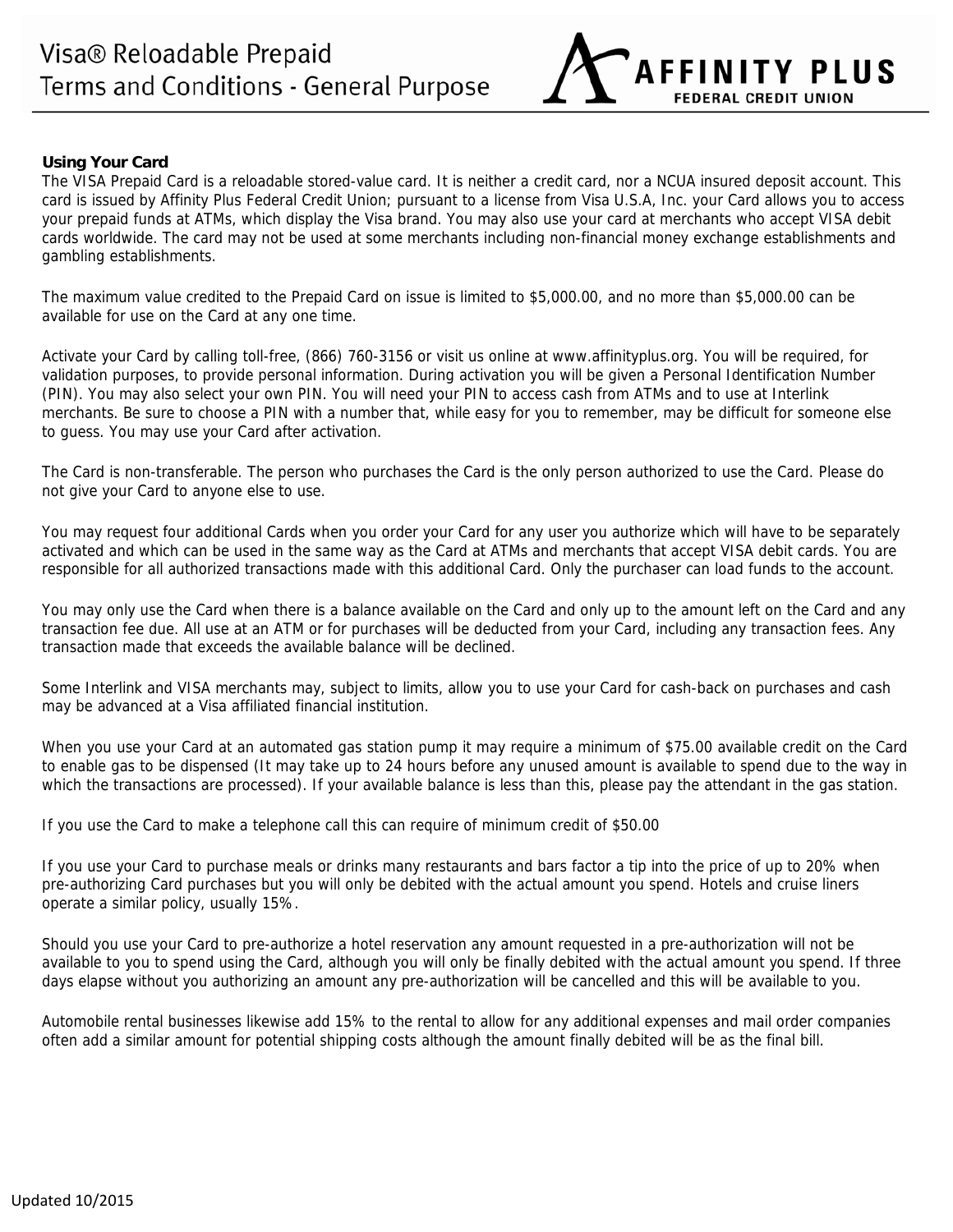# Visa® Reloadable Prepaid Terms and Conditions - General Purpose

**AFFINITY PIIIS FEDERAL CREDIT UNIC** 

When making a purchase on the phone, by mail or online the account information you provide must be the same account information as registered for the Card and a difference may lead to a declined authorization.

If you use the Card to buy goods and you want to use some other method of payment for part of the cost please advise the store in advance and use the Card first before paying any balance by other means. We do not guarantee that the establishment will fulfill this request.

Your Card will expire on the date embossed on the front of the Card, which will be not less than 36 months after you purchased the Card. Your card will not reissue.

The Card is our property and we may revoke the Card at any time without cause or notice. You must surrender a revoked Card and any Additional Card and you may not use an expired or revoked Card. Upon revocation any amount remaining in your Card account, after deducting all applicable fees, will be returned to you.

You will notify us promptly within a reasonable time if the Card is lost or stolen. A replacement Card will be issued for the balance remaining on the Card at the time it is reported lost or stolen (subject to unauthorized use of the Card as set out below).

We may change the terms of this Agreement or any features of the Card, and we will give you notice of any such change required by law.

Any entity honoring the Card is required to obtain approval or authorization for any transaction. The balance available for authorizing transactions with the Card is the lesser of your available balance or any dollar limitation disclosed for the transaction being performed. You may use your Card only in the manner and for the purposes authorized by this Agreement.

You do not have the right to stop payment on any purchase transaction originated by use of the Card. We are not responsible for any injury to you or to anyone else caused by any goods or services purchased or leased with your Card. If you are entitled to a refund for any reason for goods or services obtained with a Card, you agree to accept credits to your Card in place of cash.

We may suspend access to your Card if we notice excessive use of your Card or other suspicious or potentially illegal activities. Access will be reinstated once we have notified you, clarified the situation and rectified any problems.

## **PIN Protection**

You agree to take all necessary steps to protect your PIN and never disclose your PIN to anyone. For security purposes never write your PIN on the Card and never carry a record of your PIN in your purse or wallet. If you permit someone else to use your Card and you give that person your PIN, we will treat this as if you have authorized this person to use your Card and you will be responsible for any transactions initiated by such person with your Card.

We advise that any person to whom you may give an additional Card should be advised to treat the PIN for that Card in the same manner.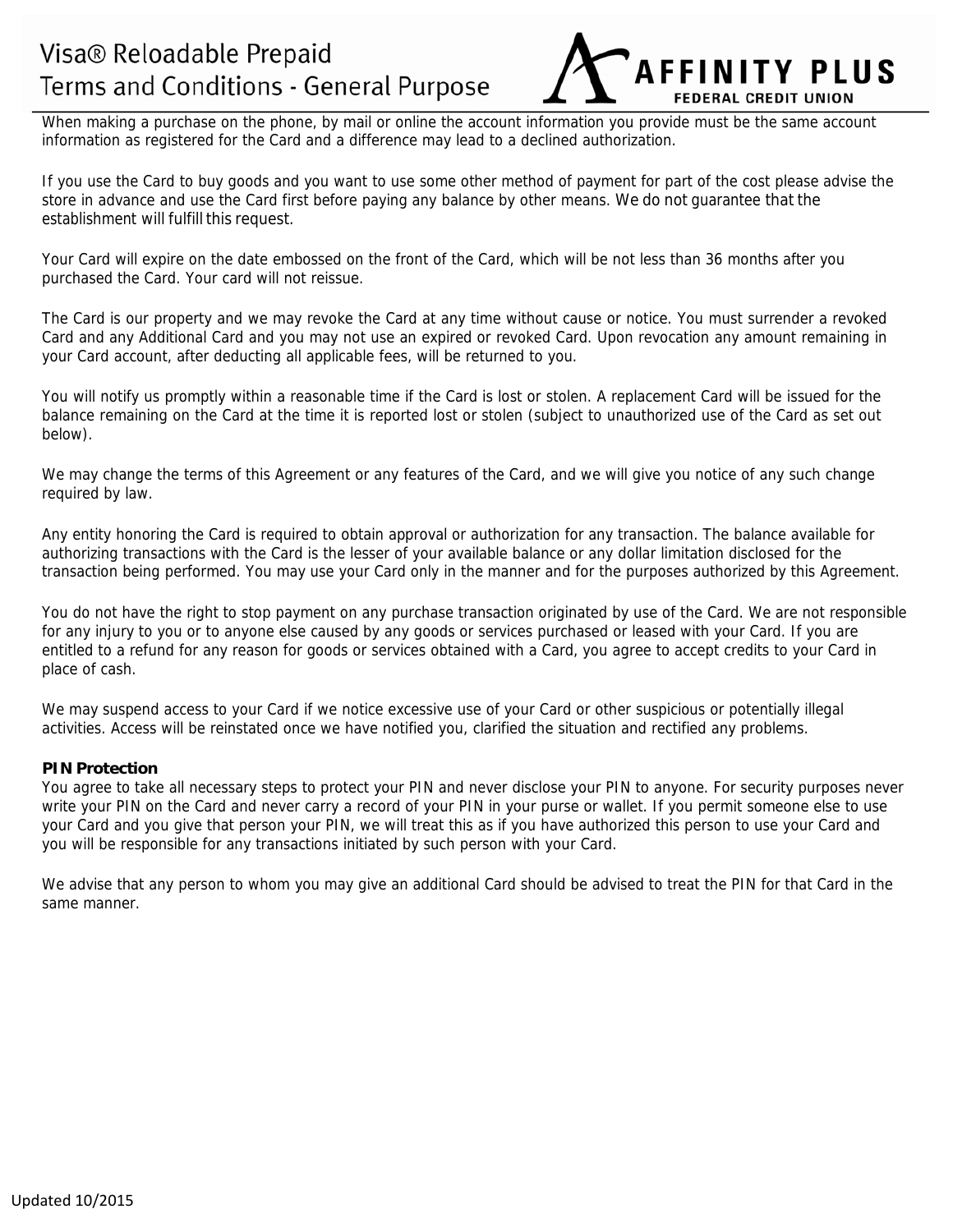

# **For Your Safety When Using an ATM, Please Observe the Following**

If the ATM you are using is inside a building, close the entry door completely upon entering. Individuals who have a legitimate need to gain access to an ATM should have an access device. Put withdrawn cash in a secure place before stepping away from the ATM. Be aware of your surroundings. If you believe you are being watched or followed, cancel your transaction, and then go to a well-populated area. If necessary, call the local police. Do not write your PIN on or near the Card. Do not give your PIN to anyone else. In case of an emergency, call 911.

# **Card Activity Information**

You can review your Card balance and the last 5 transactions activity records by calling toll-free (866) 760-3156 or by visiting www.**affinityplus.org** where full details of all transactions are available free of charge.

This information is available to you 24 hours a day, 7 days a week. Your Affinity Plus VISA Prepaid Card account number and some of the information requested when you ordered the Card are required for authentication.

# **Card Reloading**

You can add value of at least \$20.00 on your Prepaid Card by making a payment at your local Affinity Plus Federal Credit Union branch. Please bear in mind the number of loads on a Non-personalized card is limited to four including the initial load. Personalized cards have unlimited reload capabilities.

You can also add value at www.affinityplus.org or by calling toll free (866) 760-3156 by initiating funds transfer from your designated funding account. Funds may not be available for immediate use after you have initiated the transfer.

# **ATM Usage**

The frequency, amount, and timing of cash withdrawals made from ATMs; may be limited by the ATM operator. ATM use is subject to a transaction withdrawal limit of \$5,000.00 or 15 withdrawals per 24-hour period. There may be other limitations on the types, frequency, and timing of cash withdrawals established by us from time to time, without notice, for security purposes.

In addition to our ATM withdrawal fee described below, an additional fee may be imposed by an ATM operator when you initiate a withdrawal or balance inquiry and by any ATM network used to complete the transaction. This surcharge may not be notified to you in advance and will be deducted from the Card.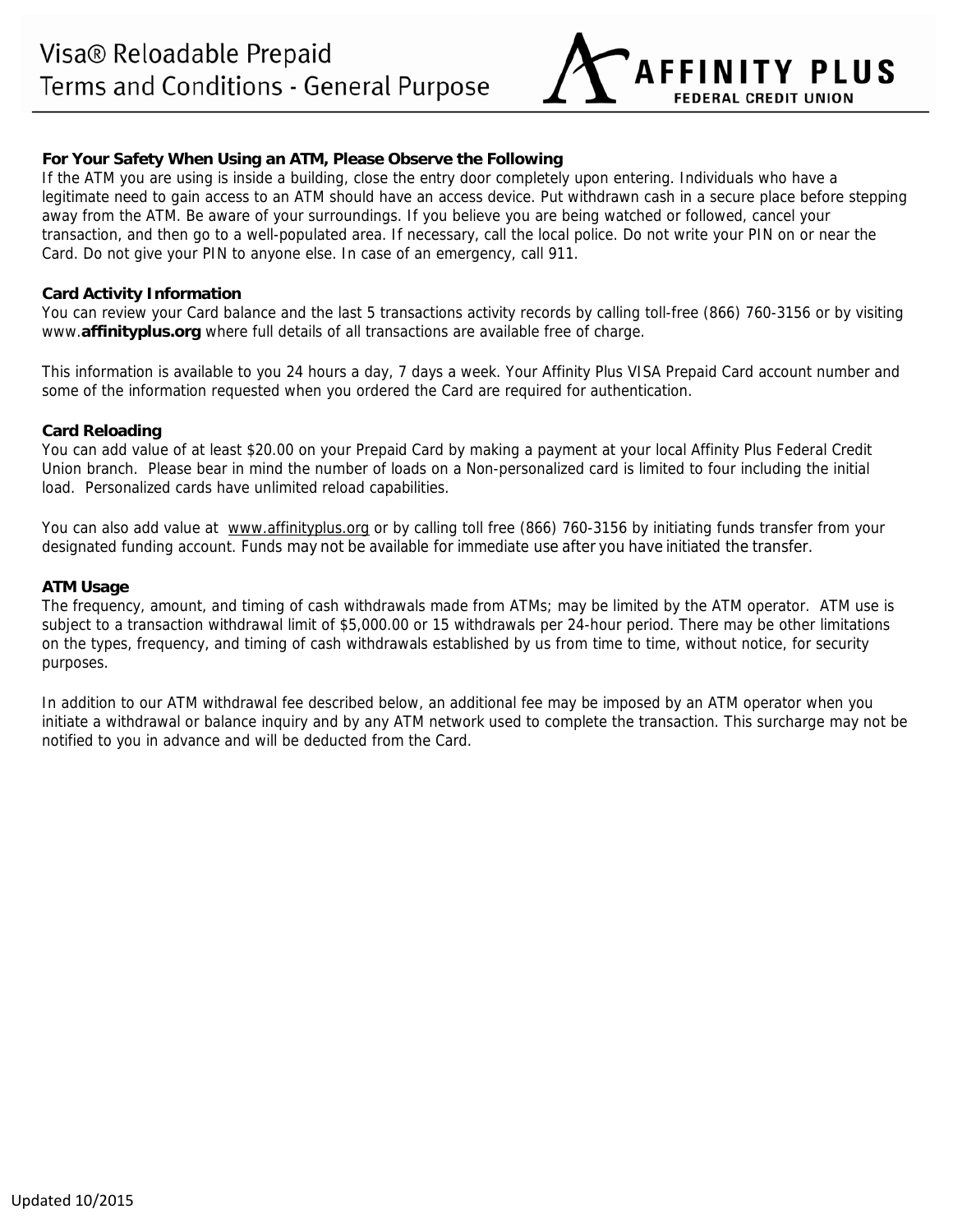

## **Prepaid Card Account Fees and Charges**

**Card Fee - \$4.95** if purchaser is a member and orders from a local branch, over the telephone or online. Express delivery fee is \$15.00.

#### **Additional Card Fee - \$2.00**

**Reload Fee - \$0.00** to reload funds onto your Visa Prepaid Card. (Please remember Non-Personalized cards are limited to 4 loads including the initial value load.)

**ATM Fee -** There is not an ATM transaction fee assessed to the card but the ATM itself may charge a fee for withdrawal within the US and overseas. There is a **1.00%** transaction fee of transaction amount when used overseas.

**Bank Cash Advance Fee -** There is a **\$0.00** fee per withdrawal in the US and elsewhere in the world.

**Account Maintenance Fee –** There is no monthly or annual maintenance fees with our card.

**Overdraft Fees –** There are no overdraft fees with our card.

**Foreign Exchange:** If a card transaction is made in a currency other than that loaded on the Card, the amount will be converted into the appropriate currency at an exchange rate on the day the transaction is processed. The exchange rate used is the wholesale money market or the government-mandated rate increased by 1% (including the VISA handling charge of 1%).

## **Our Liability**

If we do not complete a transfer from the Card on time or in the correct amount according to these terms and conditions we will be liable for your losses or damages. However there are some exceptions. We will not be liable, for instance:

If through no fault of ours, an ATM or merchant refuses to honor the Card.

If through no fault of ours, you do not have enough money available on your Card to make a withdrawal or purchase.

If the terminal or system was not working properly and it was known about when the transaction started.

If circumstances beyond our control -- such as flood or fire, prevent the transfer, despite reasonable precautions that we have taken.

Other exceptions stated in these terms and conditions.

#### **Errors or Questions**

If you think there is an error involving a transaction made with your Card such as a purchase you didn't make or an incorrect amount charged to your Card, please call us at (866) 760-3156, e-mail us at www.affinityplus.org or write to us at: Cardholder Services P.O. Box 550578 Ft. Lauderdale, FL 33355. If you tell us orally, we may require that you send your claim or question in writing within 10 business days.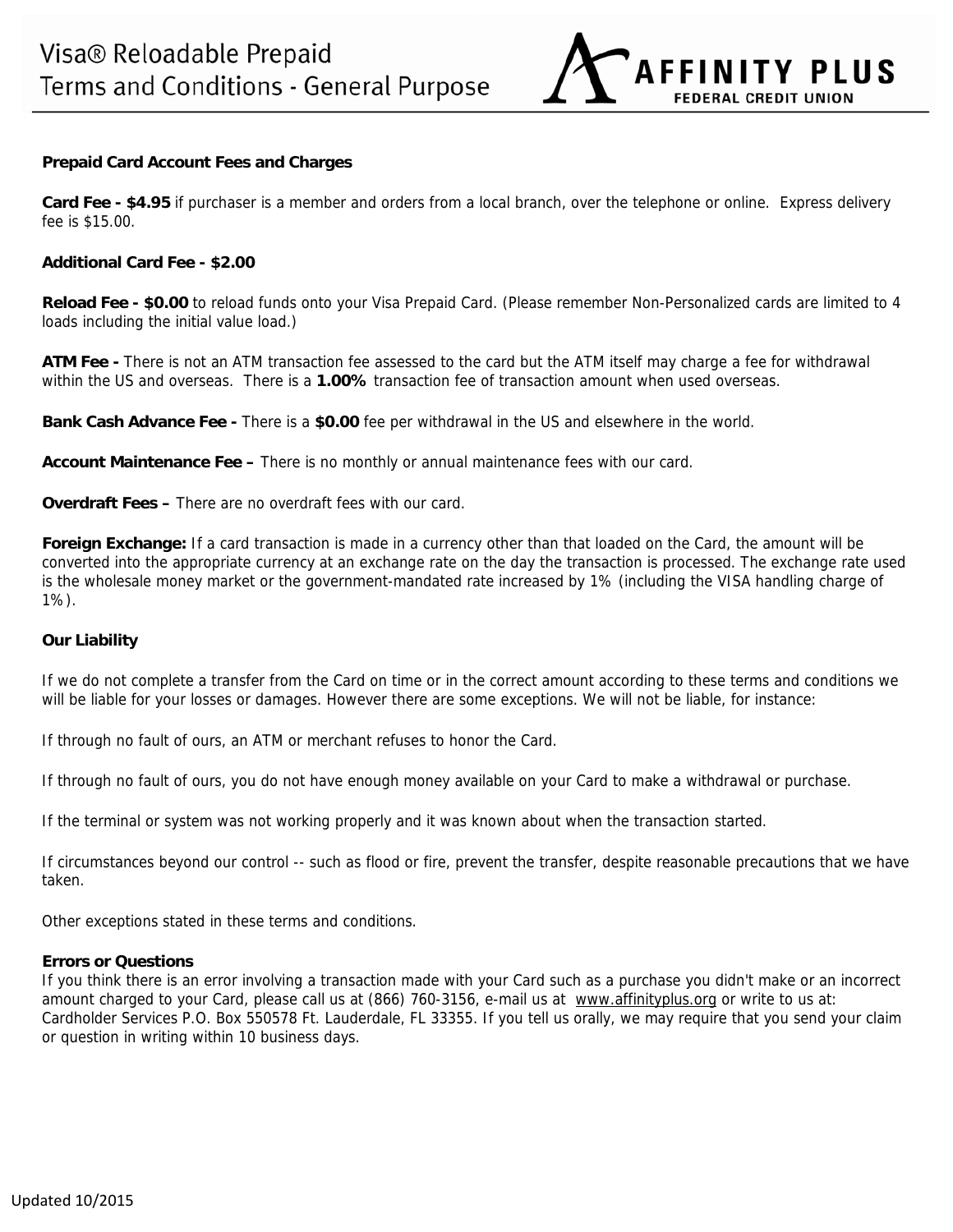We must hear from you no later than 60 days after the transaction is posted to your account. Tell us your name and Card number. Describe the error or the transaction you are unsure about, and explain as clearly as you can why you believe it is an error or why you need more information. Tell us the dollar amount of the suspected error.

**AFFINITY PLUS** 

**FEDERAL CREDIT UNION** 

Generally, we will tell you the results of our investigation within 10 business days after we hear from you and will correct any error promptly. If we need more time, however, we may take up to forty-five (45) calendar days to investigate your complaint or question. If we decide to do this, we will re-credit your Card within 10 business days for the amount you think is in error, so that you will have use of the money during the time it takes us to complete our investigation. If we ask you to put your complaint or question in writing and we do not receive it within 10 business days, we may not re-credit your Card.

If we decide that there was no error, we will send you a written explanation within 3 business days after we finish our investigation and any credit made under the preceding paragraph must be repaid by you. You may ask for copies of documents that we used in our investigation.

# **Unauthorized Use of Your Card**

Our zero liability policy may protect you from liability for certain unauthorized transactions. Under our zero liability policy, unless you have been grossly negligent or have been engaged in fraud, you will not be liable for any unauthorized transactions made with your lost or stolen Card. If you are grossly negligent or have engaged in fraudulent conduct, you could lose all the money in your account. A transaction is unauthorized if it is not initiated by you, you did not give permission to make the transaction and you do not benefit from the transaction in any way. Any unauthorized transactions will be recredited to your Card in 5 business days.

Also, if your account history has transactions that you did not make, tell us at once by calling, toll-free, (866) 760-3156. If you do not tell us within 60 days after the transaction was posted to your account, you may not get back any money you lost if we can prove we could have stopped someone from fraudulently using the Card if you had told us in time. If we believe that a good reason kept you from telling us, we will extend the time periods.

## **Termination**

We reserve the right to terminate this Agreement or any of the services that are described herein by giving you written notice. You may, at any time, terminate this Agreement by calling us, toll-free, at (866) 760-3156. Termination will not affect any of our rights or your obligations arising under this Agreement prior to termination.

## **Amendment**

We may amend these terms and conditions at any time by adding, deleting or changing provisions in compliance with the applicable notification requirements of federal law. However, if the change is made for security purposes, we can implement it without prior notice.

## **Assignment**

We may at any time and without notice to you assign the Card, this Agreement or any of our rights or obligations under the Card or this Agreement to any person or entity. The person or entity to which we make any such assignment shall be entitled to all our rights and/or obligations under this Agreement, to the extent assigned.